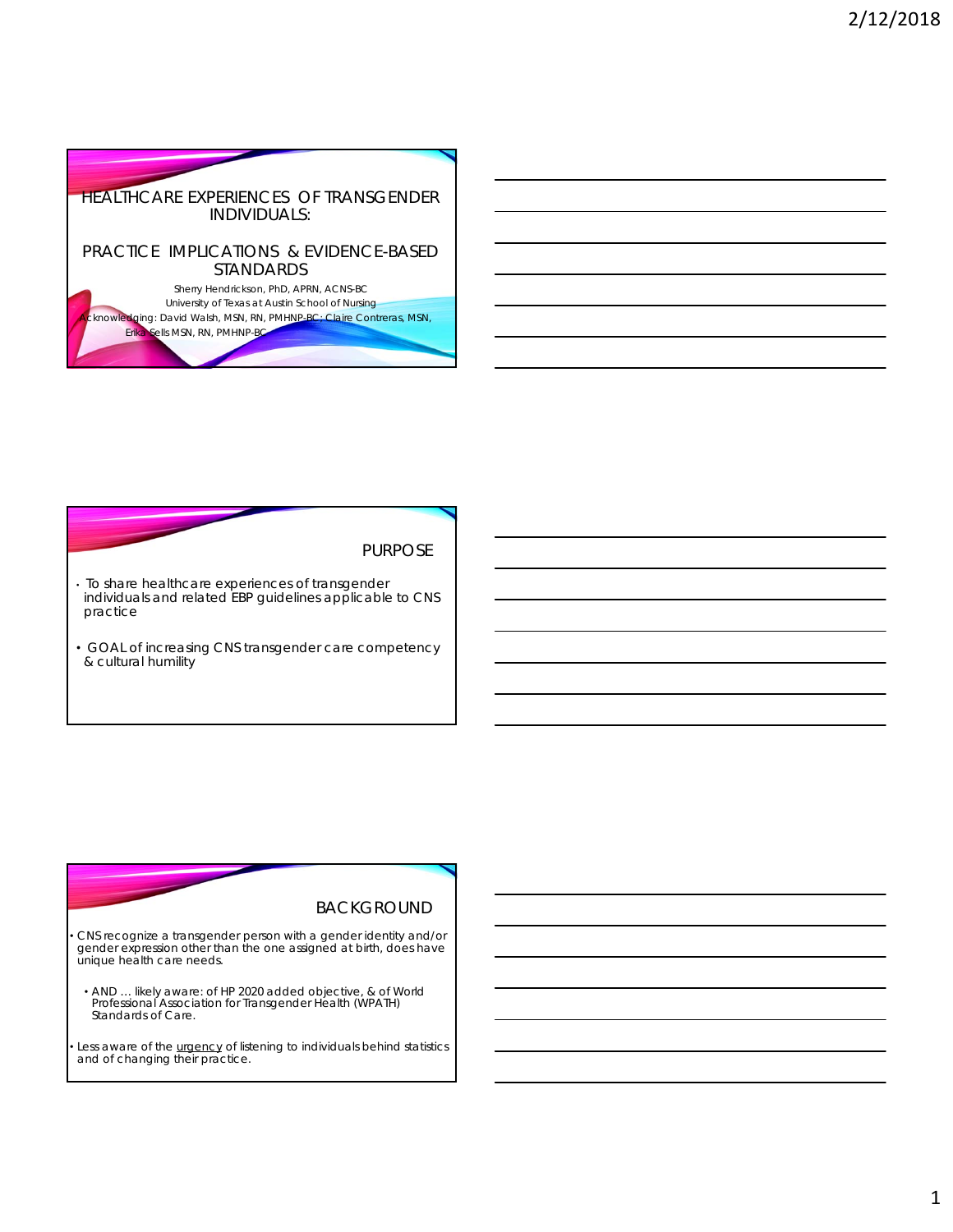## **DEMOGRAPHICS**

U.S transgender population is estimated **>***1.4 million* people (Flores, Herman, Gates & Grown, 2016).

Compared with nontransgender individuals:

• more likely to be non-White (40.0% vs 27.3%)

• & below the poverty line (26.0% vs 15.5%);

• as likely to be married (50.5% vs 47.7%),

• " living in a rural area (28.7% vs 22.6%), &

• " employed (54.3% vs 57.7%); &

• less likely to attend college (35.6% vs 56.6%) Behavioral Risk Factor Surveillance System, 2014



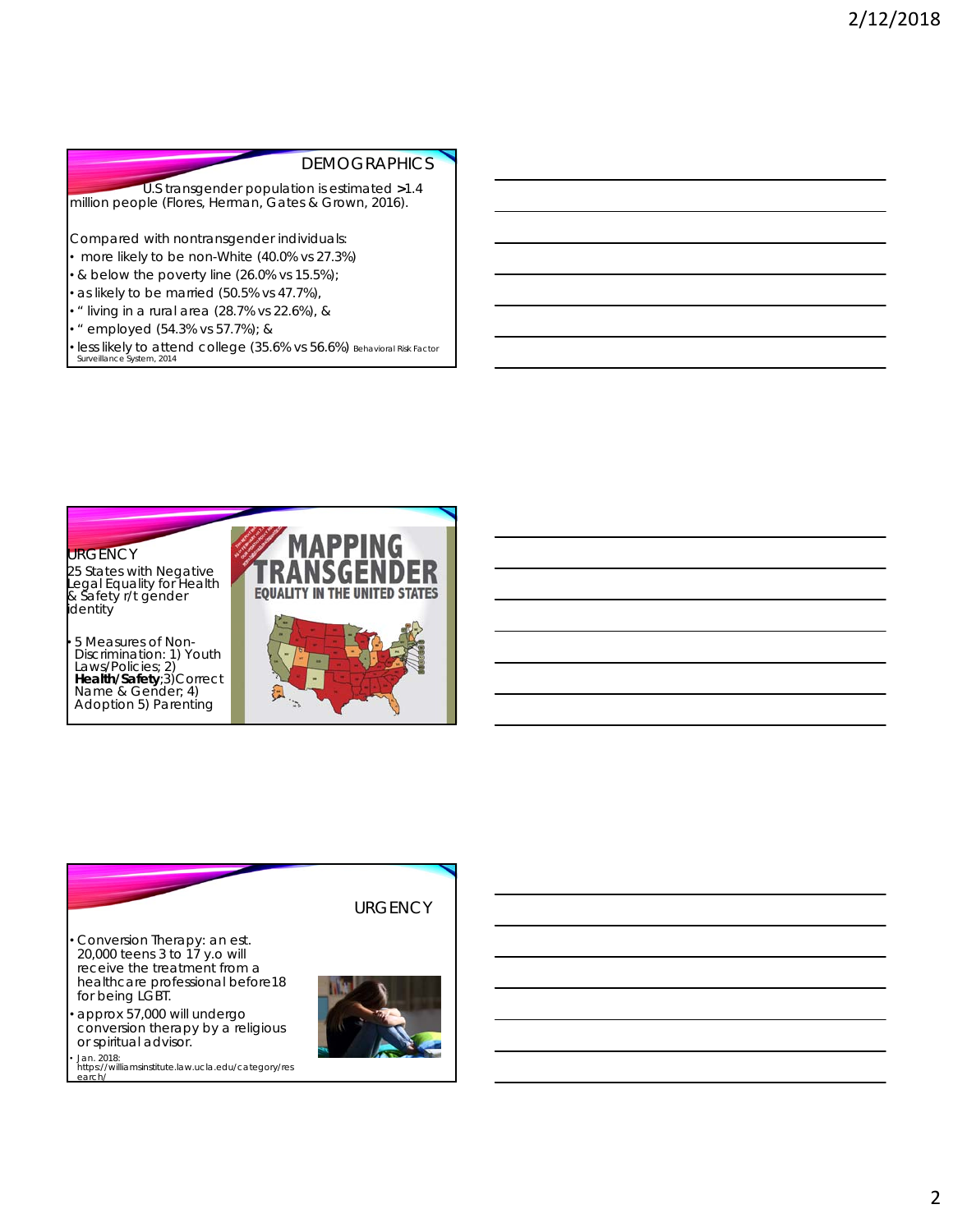### **URGENCY**

Compared with cisgender people:

- more days per month of poor physical and mental health
- more likely to have had myocardial infarction.
- a lower proportion of transgender people had a regular health care provider and dental care.
- Behavioral Risk Factor Surveillance System, 2014

However, did *not* differ from in other aspects of health including:

- chronic diseases, cancers
- depressive disorders
- health behaviors • smoking,
	- binge drinking,
	- always wearing a seatbelt

#### DISCRIMINATION IN MEDICAL CARE

• One-third (33%) of respondents in US Transgender Survey reported having at least one negative experience with a health care provider in the past year related to being transgender, such as verbal harassment or refusal of treatment.

• In the past year, 23% of transgender respondents postponed medical care because of fear of being mistreated, and 33% did not see a doctor because of cost. (http://www.lgbtmap.org/file/mapping-trans-equality.pdf)



*I'm treated as emotionally unstable and patronized by many providers. It's like they think I'm stupid and childlike. They might use the right pronouns at first, but then they give a knowing smile, switch to "sweetie" and talk down to me. I have an Ivy-league education, a professional license, and could crush you in Trivial Pursuit, for goodness sakes. I'm not an idiot! I just go along with it though.* 

*(Phase 1 participant)*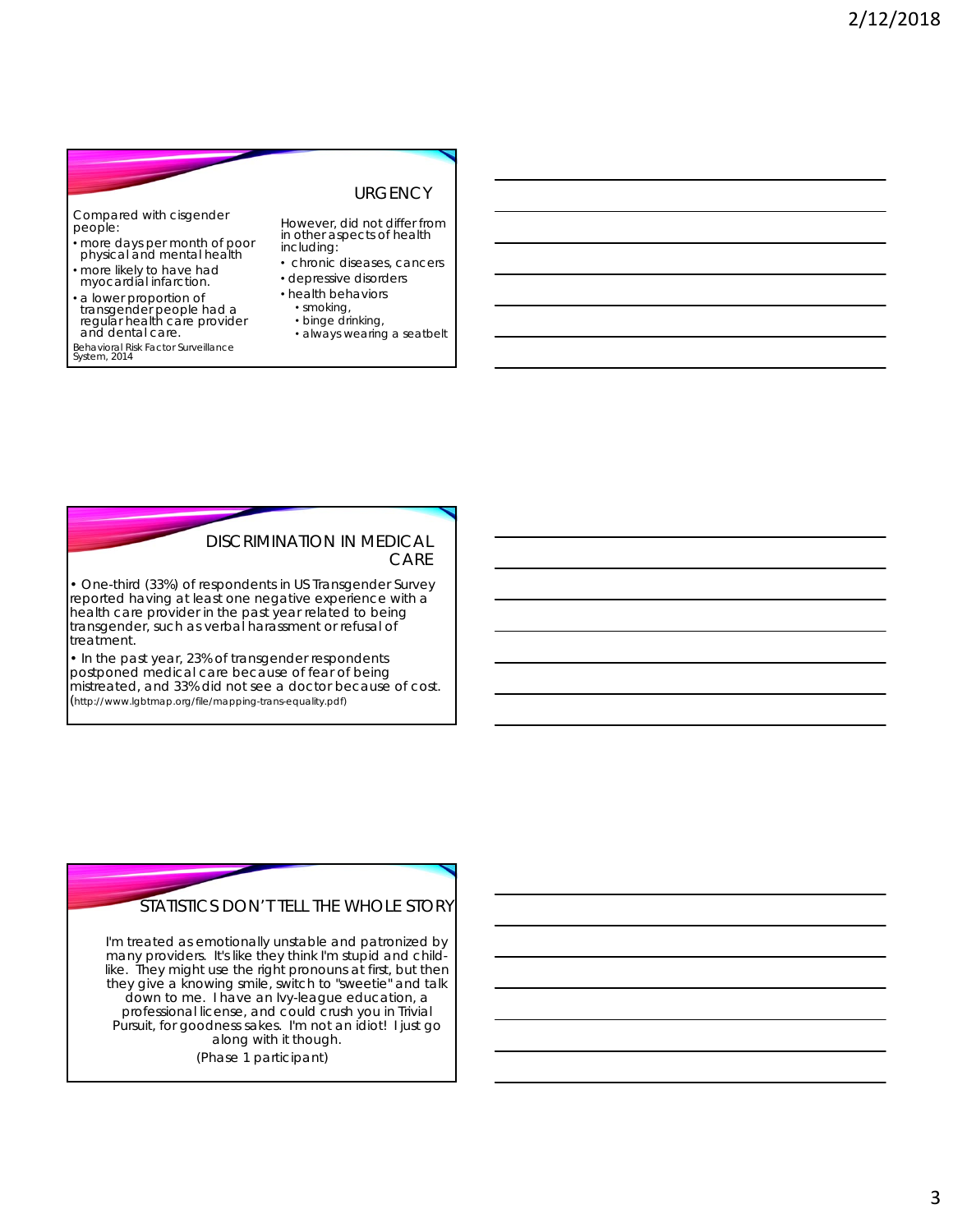#### HEALTHCARE EXPERIENCES OF TRANSGENDER IDENTIFIED PEOPLE LIVING IN CENTRAL TEXAS

2 Phase mixed-methods study

Phase 1: 47- item, anonymous, online survey with multiple choice & free-response questions, taken by 14 participants

Phase 2: guided by Phase 1 data to create semi-structured interviews with 12 transgender individuals, one who also identified as non-binary.

#### RESEARCH PROCESS

Theory of Minority Stress was originally hypothesized in relation to double standard of mental health for women, & stigma and discrimination

• IRB approval

• Purposive sampling representation of transwomen, transmen & nonbinary perspectives

• 3 Domains for reports of qualitative research: COREQ 1) Research team, 2) Study design & 3) Analysis & findings

## **EVALUATIVE CRITERIA**

- **Objectivity/Confirmability** relative neutrality, freedom from unacknowledged researcher bias, explicitness about bias?
- **Reliability/Dependability/Auditability** is the process of the study consistent, reasonably stable over time?
- **Internal Validity/Credibility/Authenticity** Truth value. Do the findings make sense?
- **External Validity/Transferability/Fittingness -** conclusions have any larger import?
- **Utilization/Application/Action Orientation** What does the study do for participants?

http://www.qualres.org/HomeMile-3675.html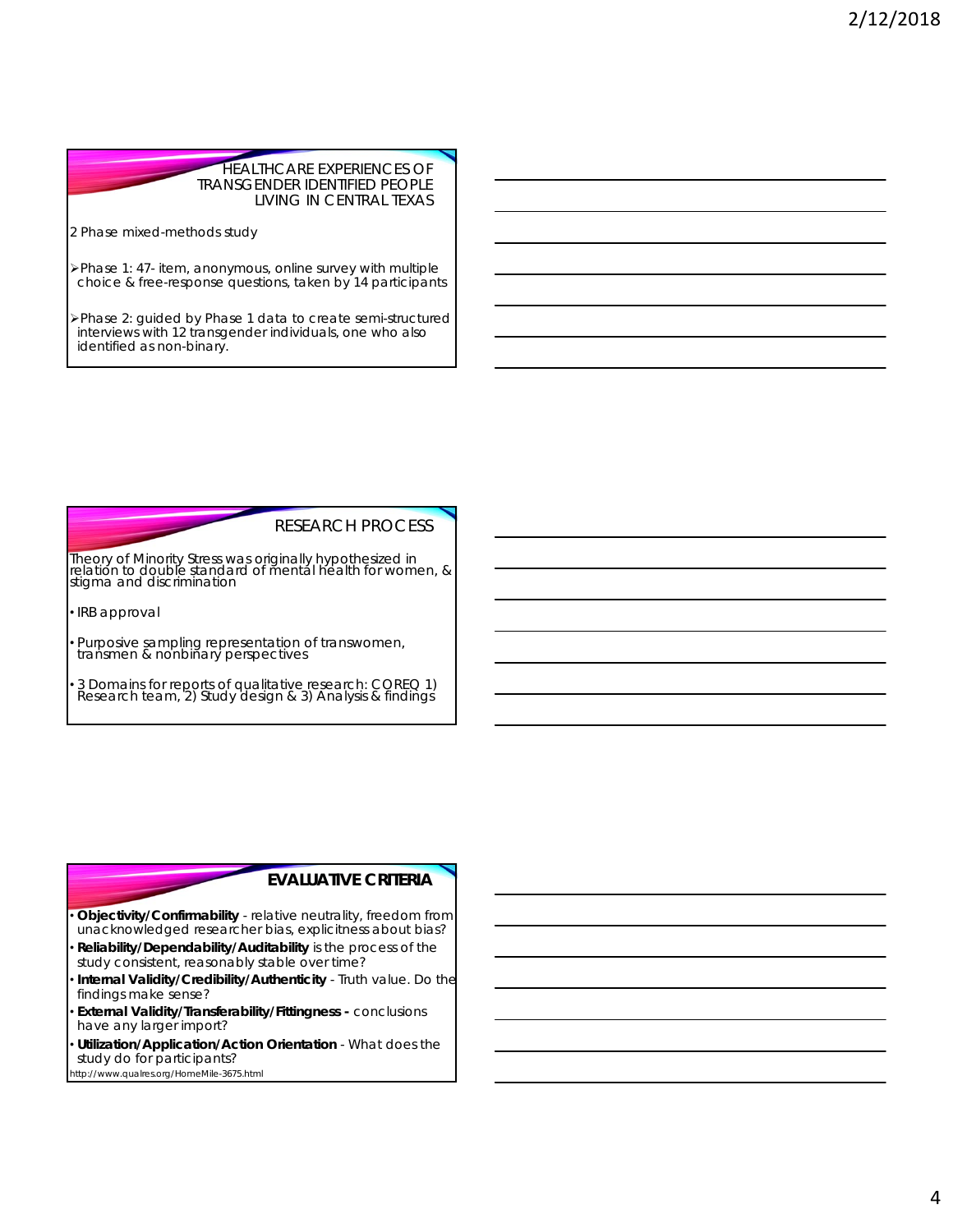#### DATA ANALYSIS

• NVivo a qualitative data management and analysis software

Process included:

1) reading through the entirety of the transcript,

2) rereading transcripts noting transitions in meanings,

3) using the words of participants to identify meaning units, 4) translating meaning units into the structure of an

experience,

5) integrating the structure of the experiences to clarify the essence of the lived experience.

## PHASE 1: FINDINGS

• 14 participants: 6 transmen, 5 transwomen & 1 non-binary participant who also identifies as transgender.

- *trans friendly might not be trans competent. Those two are not necessarily the same things.*
- *When in the hospital I was really sick. I didn't only not feel up to explaining (transgender) but I was afraid if I did I might receive worse care.*
- RE-"gender-confirming" surgery: If I do not have surgery to<br>bring my body closer into line with my gender either because<br>I don't feel the need, can't afford it, or are medically unable<br>to, is my gender less confirmed?

### PHASE 1 FINDINGS

- *Maybe asking if people are HIV+ and have had their hormones used as a way to get them to comply with HIV treatment.*
- *They* (pharmacists*) didn't decline to give me the hormones but gave me a very hard time to purchase the syringes needed for my shots. Also took them a very long time to fill my prescription order and always finding a way to delay it.*
- *Doctor said she wouldn't talk to me about hormones until I lost 100 pounds and "looked more manly."*
- *I initially tried to use my insurance. But the constant fight for coverage wasn't worth it. I decided \$50 every 6 months was the price I was willing to pay not to talk to my insurance representatives.*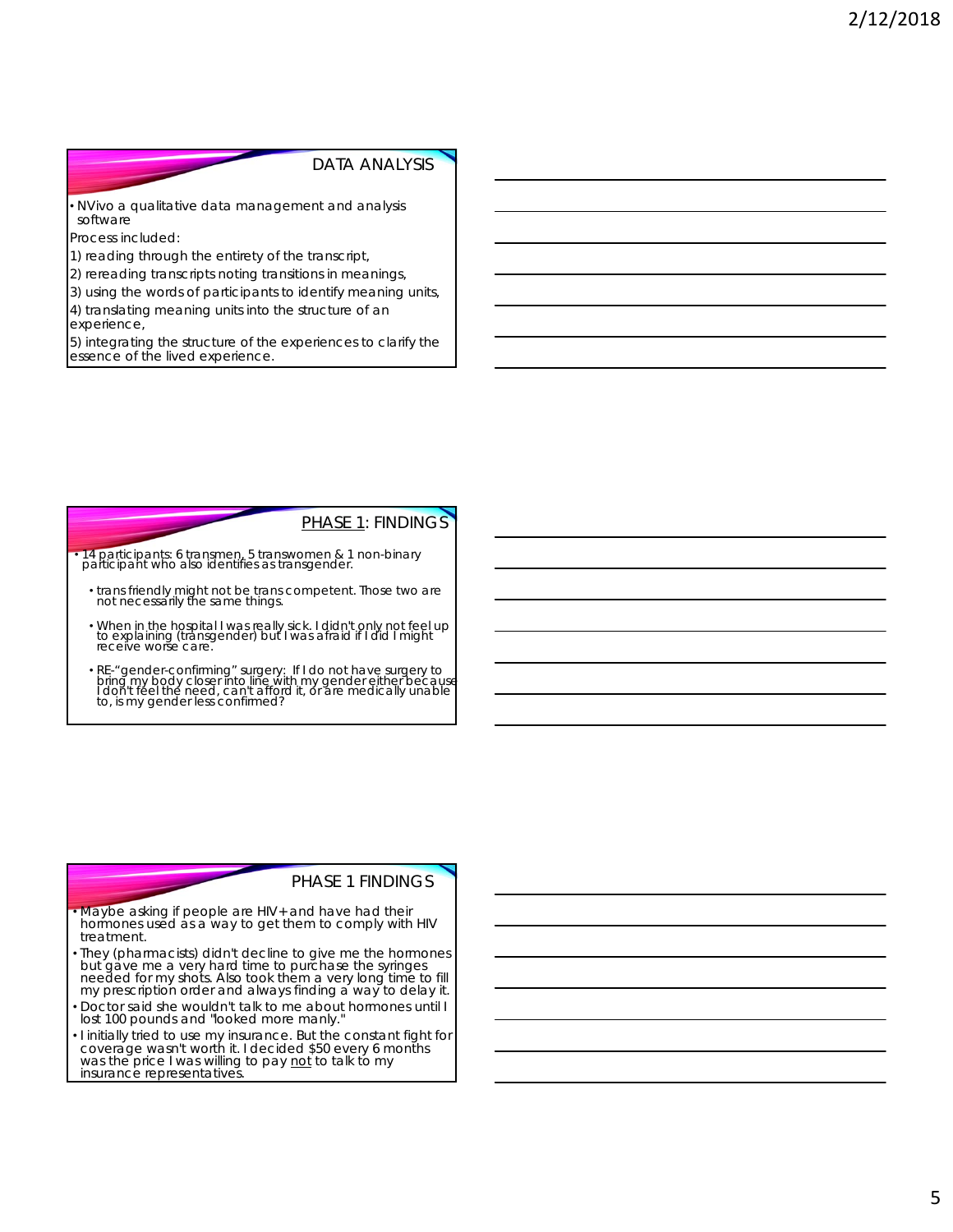#### PHASE 1 FINDINGS SUMMARY 4 Main Themes Included: 1)"mispronouning" by HCPs, meaning misgendering 2) lack of respect 3) lack of both clinical & cultural competence among HCPs 4) struggles with insurance coverage.

#### PHASE 2 FINDINGS

- 12 participants missing demographics on 1 subject • Age: 41.7% 25 to 34 year old age range; 16.7% in each of the 3 other age ranges: 35-44, 55-64 & 65-74,
- Gender: 57% identified as female-to-male (FTM)
- Race: 67% White (8) & one person identifying in each of the following categories: Hispanic; Native American; & Muliti-racial/mixed race
- Household Income: from <\$10K to>\$150K
- 
- 16.7% < \$29K 33.4%< \$50K
- 25% \$70-90K
- 8.3% \$90-100K & 8.3% >\$150K

# PHASE 2 FINDINGS SUMMARY

4 Main Themes Included:

1) provider practices - both positive & negative; 2) discrimination

3) challenges to navigating the healthcare system &

4) need for transgenderspecific provider education.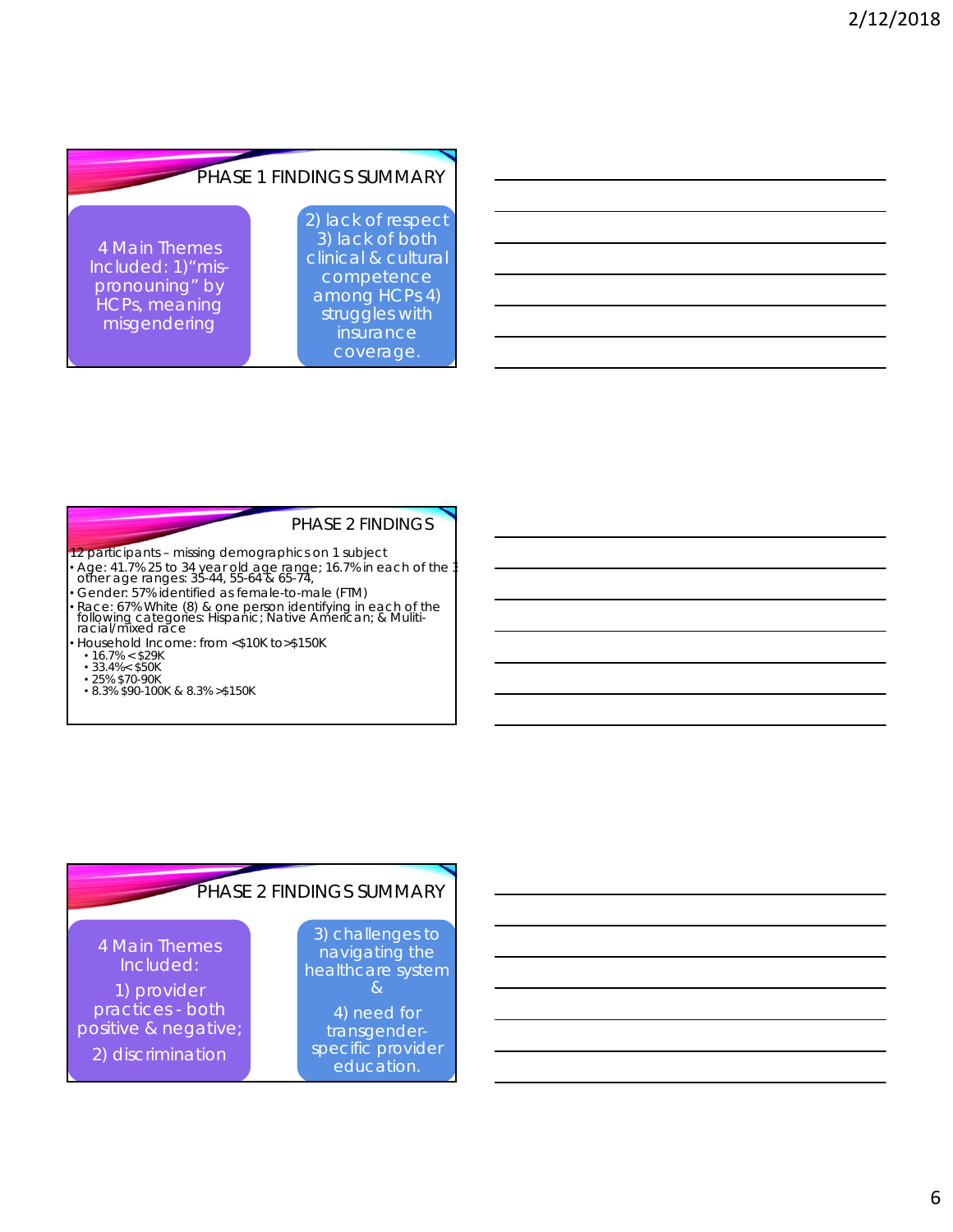## PROVIDER PRACTICES – POSITIVE

- BOTH POSITIVE

• She was frank and open-ended and let me know a lot of details that I<br>didn't know. She was helpful, and I got gendered correctly all the way<br>through there, and everything was handled really well, I thought.

- Something that impressed me inordinately, I went in for a colonoscopy ...<br>and I was filling out the forms & under sex, they had male, efemale, <u>other</u><br>...I don't actually need that box, but the very fact that it exists..
- With one guy who drew blood, I was like, "that was really nice!" I was<br>very early presenting femme, my body didn't look terribly femme, asked<br>how I was, said I had a pretty necklace just good, personal, bedside *whatever.*

• I feel like that's some kind of white, male privilege that I got – that a<br>black trans woman wouldn't have been able to get. I feel like I've had a<br>very privileged experience with mental healthcare & physical healthcare

# PROVIDER PRACTICES-NEGATIVE

- *I was very confused & very scared...doctors were reinforcing these stereotypes that transness didn't exist…in the 80's.*
- The GP really had no sense of what I meant when I said I was trans. That was<br>me informing her... she certainly wasn't warm & welcoming about me being<br>trans. She didn't act like she took me very seriously. She didn't ask
- Whenever you started those conversations it was just like they they slam that<br>door. it wasn't worth educating or fighting. It was just put my tail between<br>my legs and, um, go along with a different identity that th
- *It was really uncomfortable and awkward it became less awkward over time, but was just kind of weird.*

# **DISCRIMINATION**

• I know a couple of guys that live in very small town cities that don't have the access.<br>They're almost close to suicide because every doctor that they know just rejects them<br>or tells them, \*You're a freak" or the Bible h

• *… so he's a really good doctor, until he found out I was trans. All of a sudden, he didn't know how to treat me. His entire demeanor, bedside manner changed, in a matter of two minutes.*

• *She went into the hospital with abdominal pains and when she first got in, the*  treatment was excellent...taking care of her, very respectful. Then, they found out that<br>she was trans. The doctor came in and took one look at her and said, "I'm not going<br>to treat <u>that.</u>" ... basically just refused trea *ruptured appendix and septicemia.* 

• *not just rural areas of the South, but in other parts of the country where they aren't necessarily known for being prejudice or conservative, even there you know trans people really are not treated very well by the medical profession.*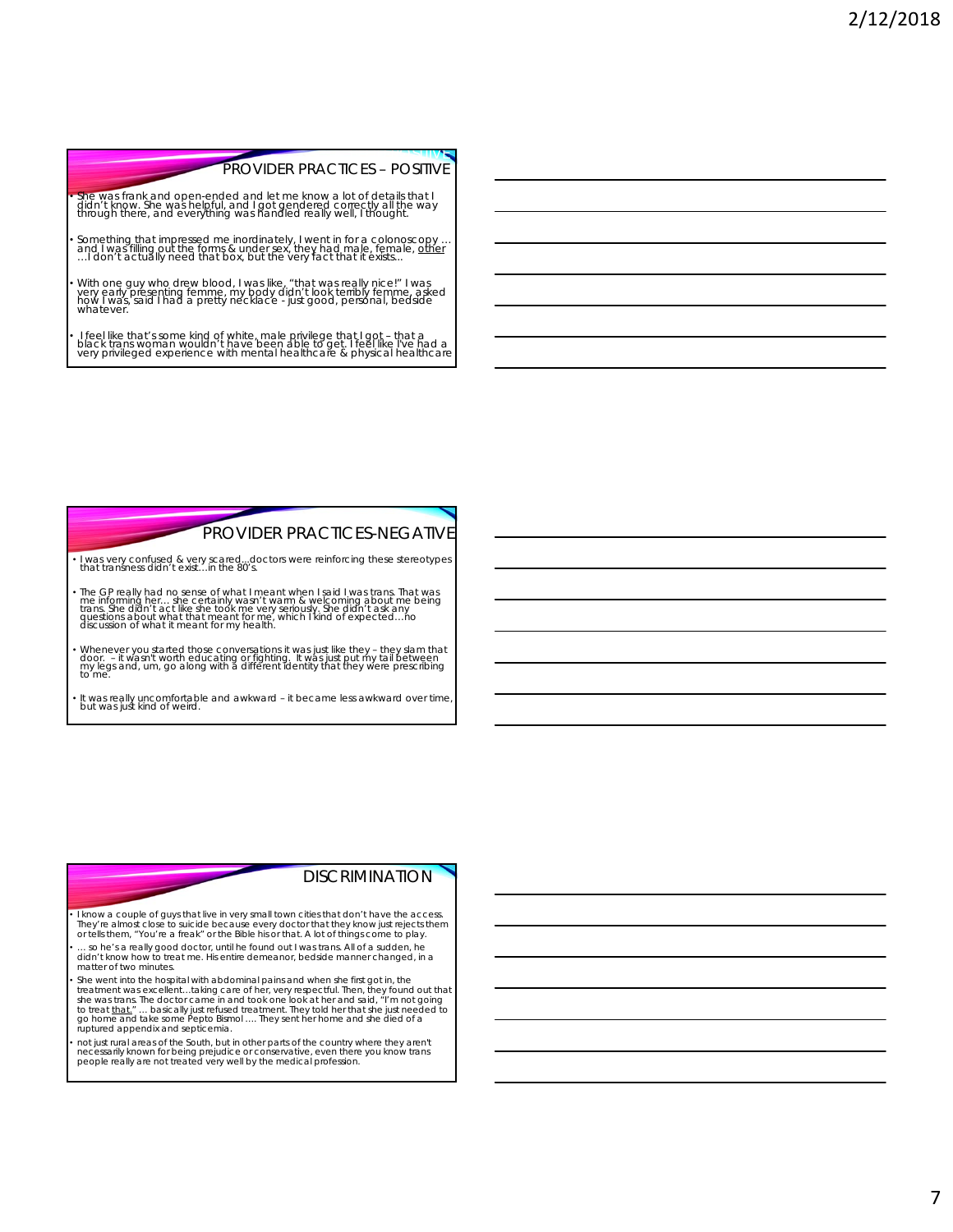#### NAVIGATING THE HEALTHCARE SYSTEM

- *it's just it's really hard to find trans friendly doctors, nurses, etc., etc.*<br>I'm lucky enough to live in a city where I have a couple of doctors r in lucky enough to live in a cuy whete maye a couple of uoctions<br>that are like that. But even then, even ging into the office, it's kind<br>of like that fear. I still get some looks kind of like an experimental look<br>which I
- *if you do have insurance and they will cover it, it's finding a doctor that will take that insurance and is competent. That's that's where it becomes tricky.*
- *I've looked on Facebook groups. I looked everywhere online that I could find because I hate talking to people in person. It makes me so super anxious. Yeah, but having to deal with the insurance and actually calling the offices was super stressful.*
- *Because if you just call them and say, "Do you all do hormonal treatment for that (transgender tx)?" Almost every single one of them said no or else they transferred me around and hung up on me.*

## PROVIDER TRANS-EDUCATION

• *There's a lot of doctors out there right now who don't know and don't want to know. I think we are seen as drug seeking, by a lot of the old providers, as problem patients, as being unpleasant, demanding…lot of them still view us as suffering from mental illness.*

• *She straight up seemed like she had never heard of being trans whatsoever, had no concept of it. So I had to explain literally everything.* • The idea that practitioners do not know much about being trans at all,<br>and have next to no education. It's really discomforting in terms of ...<br>repeatedly, people saying "There's not enough research to know what<br>you're d

I do identify as non binary... the healthcare system has not addressed that part of the transgender community yet and what that means as somebody who has not begun ... "transitioning" services. I feel like I don't<br>get seen

#### DISCUSSION ….*SOMETHING* **YOU** CAN DO

**Practice cultural humility -** "ability to maintain an interpersonal stance that is other-oriented … in relation to aspects of cultural identity …most important to the [person]." (ww.apa.org)

**Get pronouns & preferred name right** 

**Ask how person is feeling today – "gender is fluid"** 

**\*Avoid gendering body parts** eg use "gonads" rather than ovaries or testicles in discussion with patient; or chest tissue not breast tissue **Support HP** 2020 Recommendations

**LGBT-1.4** collect standardized data to Identify transgender populations

• SOGI (Sexual Orientation **-** *don't assume-* & Gender Identity) Info in your agency